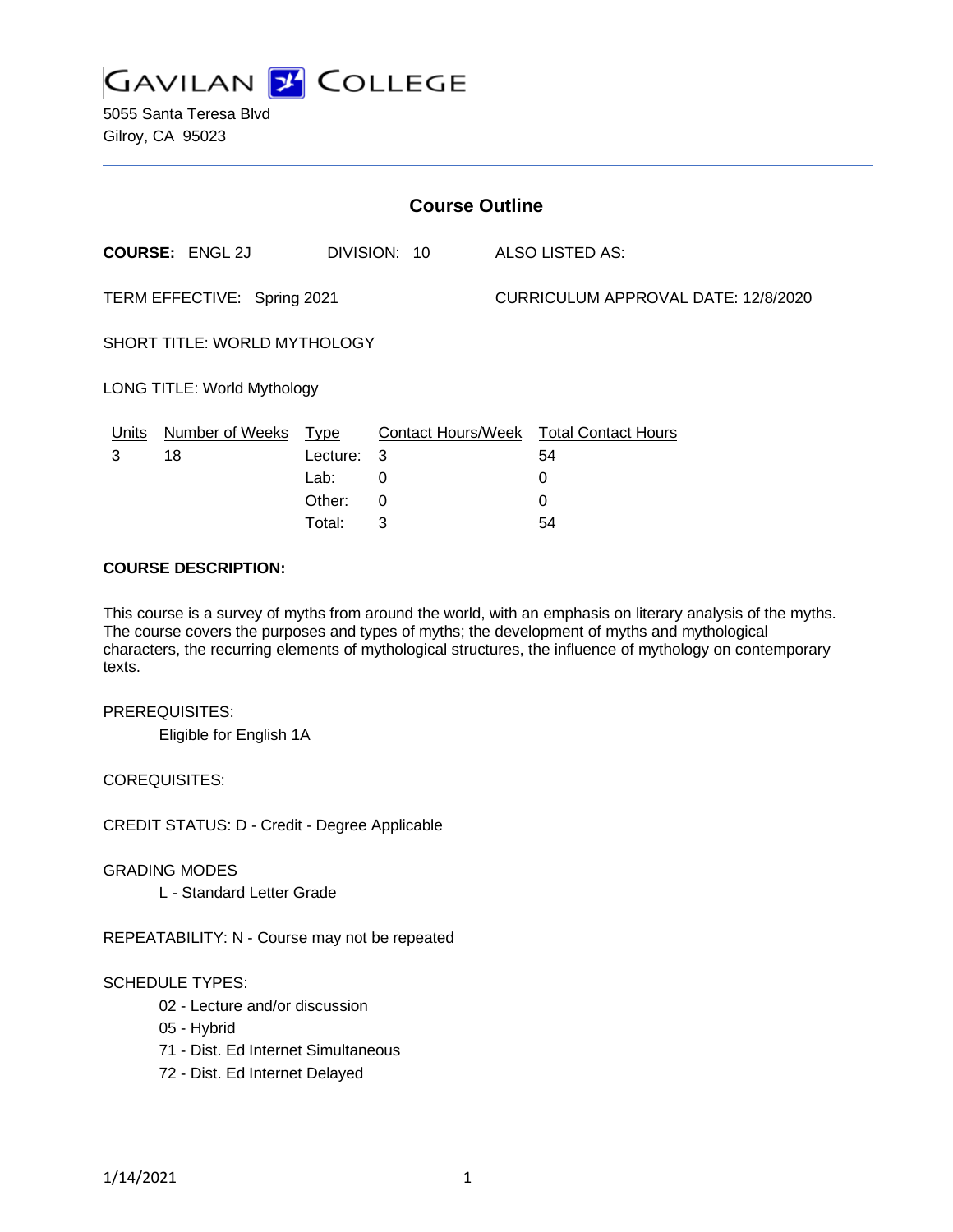## **STUDENT LEARNING OUTCOMES:**

By the end of this course, a student should:

1. Recognize and apply specific theoretical approaches to analyzing myths.

2. Identify the common elements in mythic structures from around the world.

3. Analyze mythic structures in the context of their culture of origin.

## **CONTENT, STUDENT PERFORMANCE OBJECTIVES, OUT-OF-CLASS ASSIGNMENTS**

Curriculum Approval Date: 12/8/2020

12 Hours

Content: Introduction to elements of mythology, mythic structures,

variations on common themes. Performance Objectives: Recognize the

common themes, structures and elements of world mythology in myths from

different eras and cultures.

13 Hours

Content: Introduction to theory of literary analysis, including formalism, psychoanalytic theory, structuralism, sociological theory, monomyth theory. Performance objectives: Apply theories to selected myths to analyze their message and meaning in a given culture. 14 Hours

Content: Introduction to the influence of social, political, and

cultural events in the development of mythic structures, how these

events can account for the variations in myths in specific cultures and

eras. Performance Objectives: identify specific social, political and

cultural environments of different eras and cultures, analyze how

these events influence the development of that era's and culture's mythology. 7 Hours

Content: Introduction to research process and information competency.

Performance objectives: research, analyze and write an essay,

in MLA

format, on one aspect of mythological theory, development, elements or mythic structure.

8 Hours

Content: Introduction to the influence of mythology on contemporary

literature. Performance

objectives: identify the presence of

mythological elements on at least one work of contemporary fiction,

drama or poetry.

## **METHODS OF INSTRUCTION:**

Lecture, Readings from textbook and handouts, Small and Large Group Discussions, Video, Online and electronic resources, Student Presentations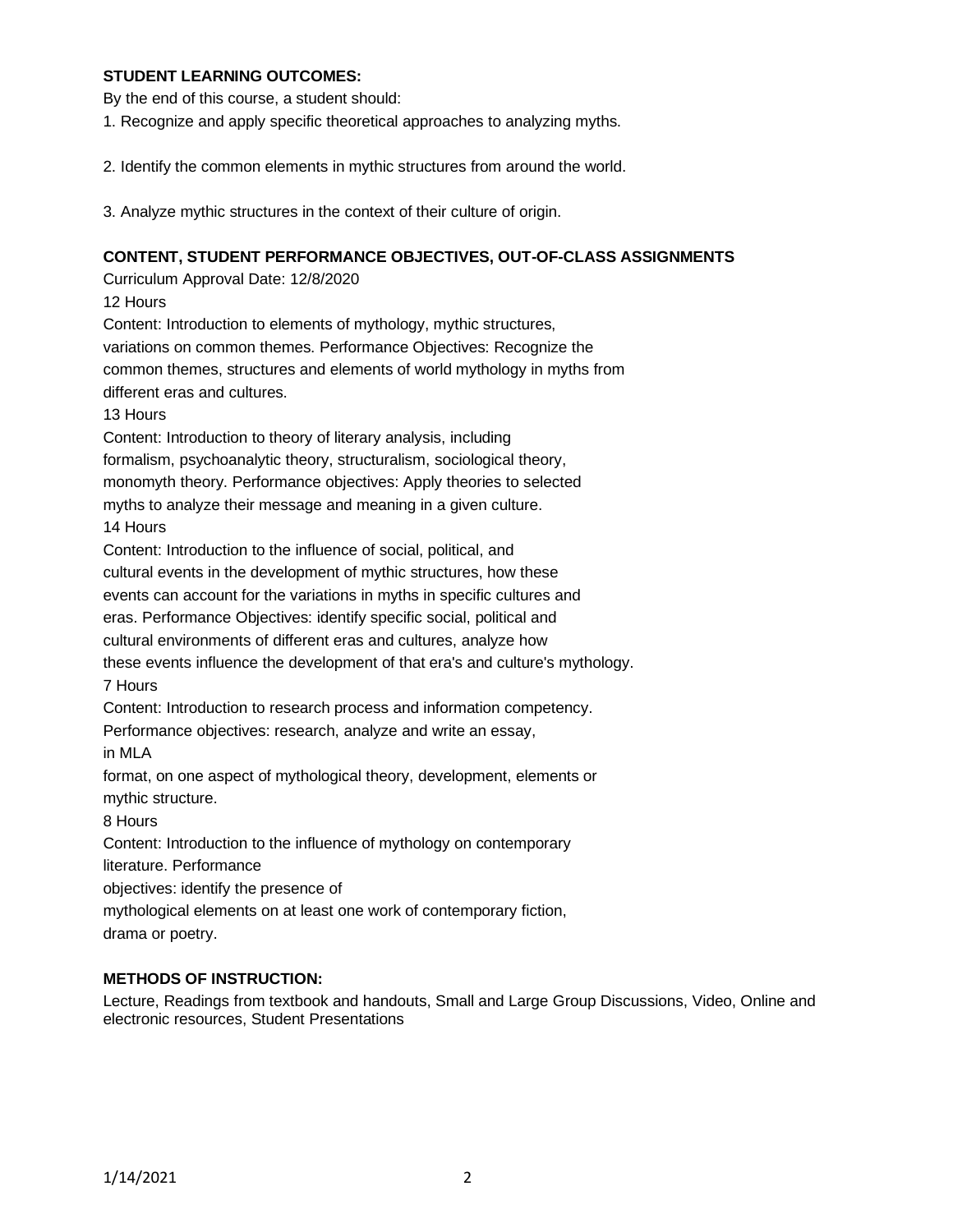# **OUT OF CLASS ASSIGNMENTS:**

Required Outside Hours: 108

Assignment Description:

- Read several myths from different cultures; write response papers or journals identifying

The common themes and elements; prepare for and participate in class discussions about the myths.

- Read introduction to critical theories, write journals, quizzes, essays, exams and/or response papers analyzing specific myths according to the principles of the specific theories, prepare for and participate in class discussions.

-Research and report back, via journals, response papers, presentations, essays, discussions and/or exams, on the social, political and cultural influences on specific myths.

- Analyze, via response paper, journal, essay, oral presentation or exam, one work of fiction, drama or poetry, with special emphasis on the influence of larger mythic structures and recurring elements of mythology.

-Create one original myth, including one or more of the commonly recognized mythic structures or elements, and present to the class in written or oral form.

# **METHODS OF EVALUATION:**

Writing assignments Percent of total grade: 50.00 % 40% Essays, creative writing, journals Skill demonstrations Percent of total grade: 30.00 % Presentations and Projects Other methods of evaluation Percent of total grade: 20.00 % Discussion forums and small group work

## **REPRESENTATIVE TEXTBOOKS:**

Thury, Eva. Introduction to Mythology: Contemporary Approaches to Classical and World Myths. USA.: Oxford University Press,2016. ISBN: ISBN: 978-0199859238 Reading Level of Text, Grade: Reading level of text, Grade: 13-16